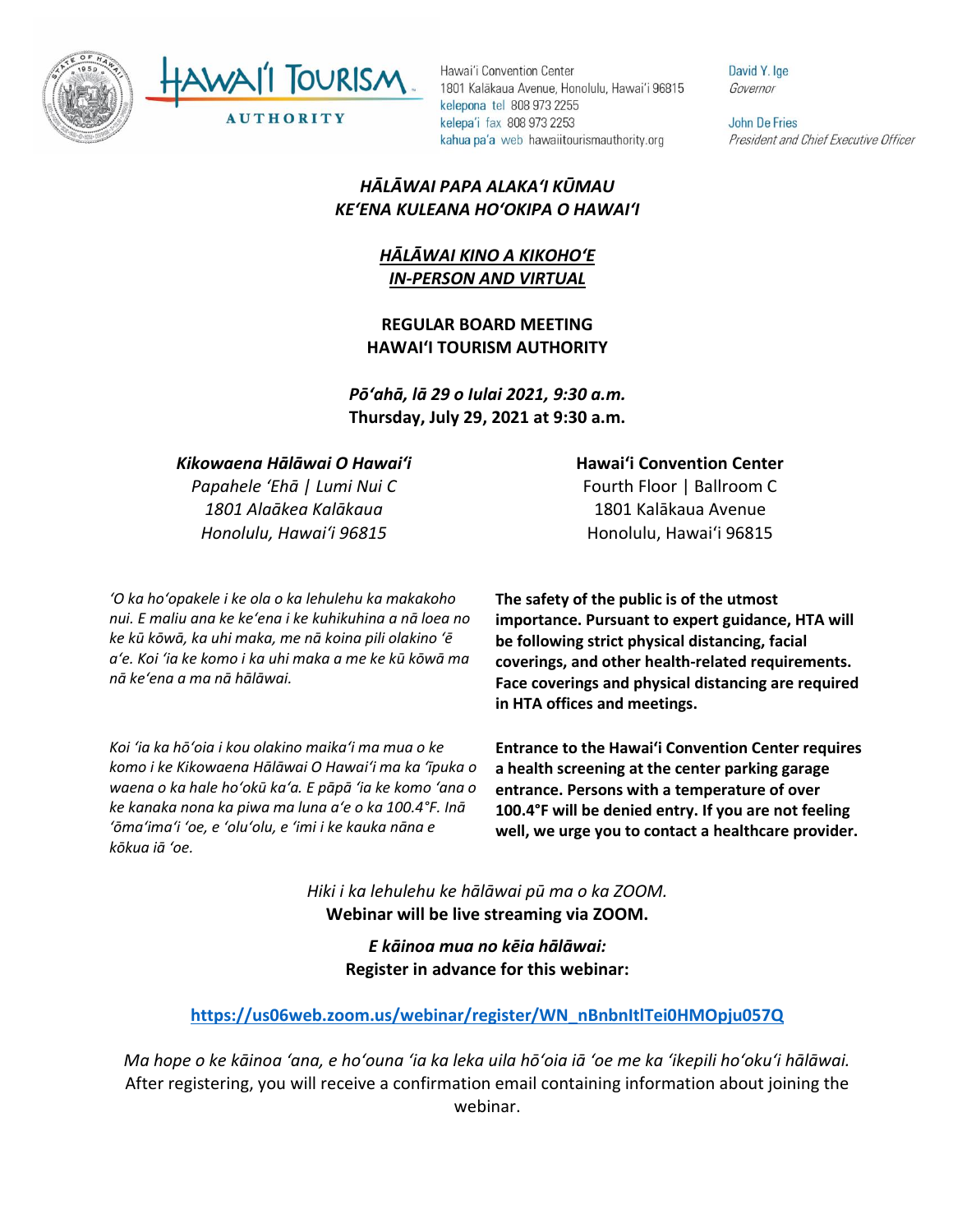



Hawai'i Convention Center 1801 Kalākaua Avenue, Honolulu, Hawai'i 96815 kelepona tel 808 973 2255 kelepa'i fax 808 973 2253 kahua pa'a web hawaiitourismauthority.org

David Y. Ige Governor

**John De Fries** President and Chief Executive Officer

### *Papa Kumumanaʻo* **AMENDED AGENDA**

- 1. *Ho'omaka* Call to Order
- 2. *Wehena* Opening Cultural Protocol
- 3. *ʻĀpono I Ka Moʻoʻōlelo Hālāwai* Approval of Minutes of the June 24, 2021 Board Meeting
- 4. *Hō'ike Lālā*

Report of Permitted Interactions at an Informational Meeting or Presentation Not Organized by the Board Under HRS section 92-2.5(c)

5. *Hōʻike Na Ke Komikina Lula Maikaʻi O Ka Mokuʻāina*

Presentation by the Hawai'i State Ethics Commission Regarding an Overview of the State Ethics Code for State Board Members

6. *Hōʻike A Ka Luna Hoʻokele*

Report of the Chief Executive Officer/Chief Administrative Officer/Chief Brand Officer Relating to Staff's Implementation of HTA's Programs During June 2021

- 7. *Hōʻike No Nā Hopena Kānāwai, Moʻokālā, A Hana O HB862* Presentation of Legal, Financial and Operational Impacts of HB862 (Act 001, Special Session 2021) to the Hawaiʻi Tourism Authority and the Hawaiʻi Convention Center
- 8. *Hōʻike No Ko HTA Hoʻokō I Ka Papahana Hoʻokele Huliau* Update on HTA's Implementation of Change Management Plan
- 9. *Hōʻike ʻIkepili Noiʻi ʻOihana Hoʻomākaʻikaʻi* Presentation and Discussion of Current Market Insights and Conditions in Hawai'i and Key Major Hawai'i Tourism Markets
- 10. *Hōʻike A Ke Kōmike Hokona Kūmau No Ke Kūkākūkā A Hoʻoholo* Report of the *Marketing Standing Committee* with the Committee's Recommendations to Support three RFPs for the US Major Market Area, Global MCI, Global Support Services for Discussion and Action by the Board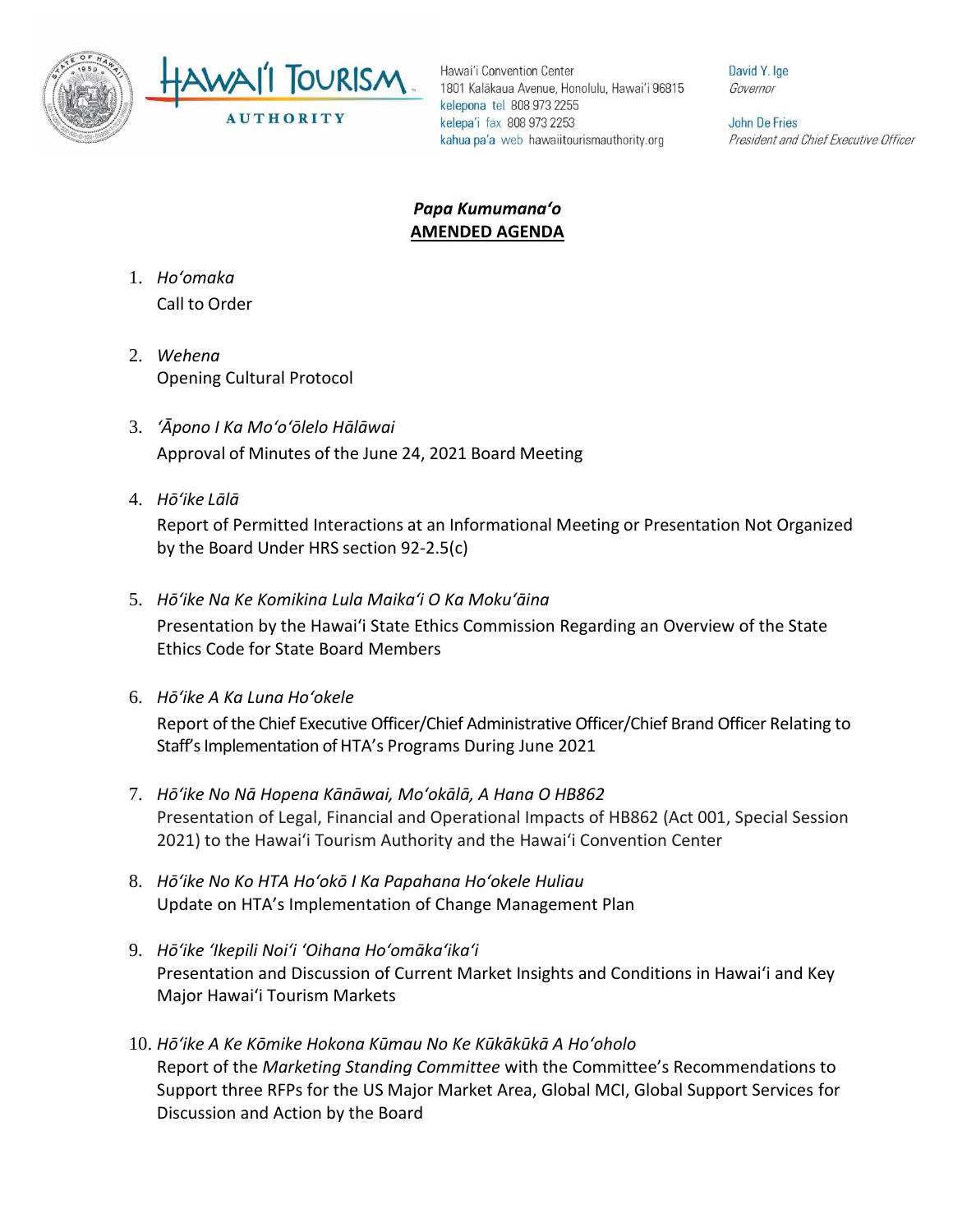

Hawai'i Convention Center 1801 Kalākaua Avenue, Honolulu, Hawai'i 96815 kelepona tel 808 973 2255 kelepa'i fax 808 973 2253 kahua pa'a web hawaiitourismauthority.org

David Y. Ige Governor

**John De Fries** President and Chief Executive Officer

- 11. *Hōʻike, Kūkākūkā A ʻĀpono I Ka Papahana Mālama ʻĀina Hoʻokipa Oʻahu* Presentation, Discussion and Approval of the O'ahu Destination Management Action Plan
- 12. *Hōʻike A Ka Hui Noiʻi Loiloi Moʻokālā*  Report of the *Budgetary Review Investigative Committee* of their Meeting Held on July 27, 2021
- 13. *Kūkākūkā A Hoʻoholo No Ka ʻAe I Ka Hoʻonohonoho Moʻohelu 2022* Discussion and Action to Authorize Staff to Format a Partial Fiscal Year 2022 Budget Using Three Categories: (1) Payroll; (2) Operations; and (3) Brand Marketing; and, Authorize Specific Spending Amounts for each of the Three Categories; and Authorize Staff to Initiate the RFP Process to Expend up to \$28.5m on NA MMA, Global Conventions, and Global Support Contracts

**Discussion and Action to Authorize Staff to Format a Partial Fiscal Year 2022 Budget Using Three Categories: (1) Payroll; (2) Operations; and (3) Brand Marketing; and, Authorize Specific Spending Amounts for each of the Three Categories; and Authorize Staff to Initiate the RFP Process to Expend up to \$28.5m on US Major Market Area, Global MCI, Global Support Services Contracts**

- 14. *Hōʻike, Kūkākūkā A Hoʻoholo No Nā Moʻokālā*  Presentation, Discussion and Action on HTA's Financial Reports for May and June 2021
- 15. *Panina* Closing Cultural Protocol
- 16. *Ho'oku'u* Adjournment

*\*\*\* ʻAha Hoʻokō: Ua hiki i ka Papa Alakaʻi ke mālama i kekahi hālāwai kūhelu i kū i ka Hawaiʻi Revised Statutes (HRS) § 92-4. E mālama ʻia kēia hālāwai kūhelu nei ma lalo o ka § 92-5 (a)(4), § 92-5 (a)(8) and §201B-4(a)(2) no ka pono o ko ka Papa Alakaʻi kūkā a hoʻoholo ʻana i nā nīnūnē a nīnau i pili i ko ka Papa Alakaʻi kuleana me ko ka Papa Alakaʻi loio. He hālāwai kūhelu kēia i ʻole paulele ʻia ka ʻikepili a i mea hoʻi e mālama kūpono ai ko Hawaiʻi ʻano, he wahi i kipa mau ʻia e nā malihini.*

**\*\*\* Executive Session:** The Board may conduct an executive session closed to the public pursuant to Hawai'i Revised Statutes (HRS) § 92-4. The executive session will be conducted pursuant to HRS § 92-5 (a) (2), § 92-5 (a)(4), § 92-5 (a)(8) and §201B-4(a)(2) for the purpose of consulting with the board's attorney on questions and issues pertaining to the board's powers, duties, privileges, immunities, and liabilities; to consider hiring and evaluation of officers or employees, where consideration of matters affecting privacy will be involved; and to discuss information that must be kept confidential to protect Hawai'i's competitive advantage as a visitor